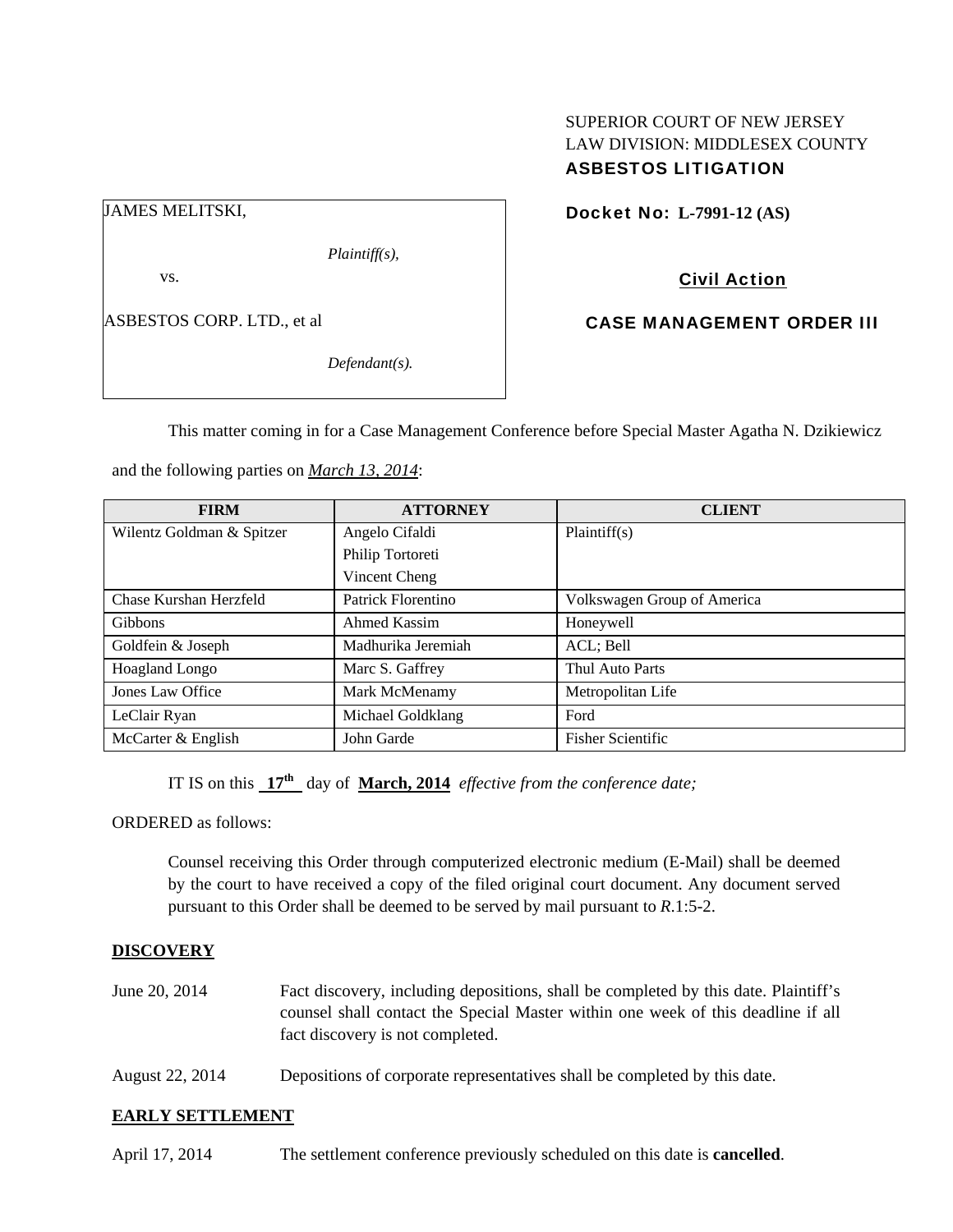May 16, 2014 The settlement conference previously scheduled on this date is **cancelled**.

August 29, 2014 Settlement demands shall be served on all counsel and the Special Master by this date.

September 16, 2014 @ 10:00am Early settlement conference. All defense counsel shall appear with authority to negotiate settlement and have a representative authorized to negotiate settlement available by phone. Any request to be excused from the settlement conference shall be made to the Special Master no later than 4:00pm of the day prior to the conference.

### **SUMMARY JUDGMENT MOTION PRACTICE**

- September 26, 2014 Summary judgment motions limited to product identification issues shall be filed no later than this date.
- October 24, 2014 Last return date for product identification summary judgment motions.

### **MEDICAL DEFENSE**

| May 16, 2014      | Plaintiff shall serve medical expert reports by this date.                                               |  |
|-------------------|----------------------------------------------------------------------------------------------------------|--|
| May 16, 2014      | Plaintiff is to arrange for the transfer of pathology specimens and x-rays, if any,<br>by this date.     |  |
| November 28, 2014 | Defendants shall identify its medical experts and serve medical expert reports, if<br>any, by this date. |  |

#### **LIABILITY EXPERT REPORTS**

October 1, 2014 Plaintiff shall identify its liability experts and serve liability expert reports or a certified expert statement by this date or waive any opportunity to rely on liability expert testimony.

November 28, 2014 Defendants shall identify its liability experts and serve liability expert reports, if any, by this date or waive any opportunity to rely on liability expert testimony.

### **ECONOMIST EXPERT REPORTS**

- October 1, 2014 Plaintiff shall identify its expert economists and serve expert economist report(s), if any, by this date or waive any opportunity to rely on economic expert testimony.
- November 28, 2014 Defendants shall identify its expert economists and serve expert economist report(s), if any, by this date or waive any opportunity to rely on economic expert testimony.

\_\_\_\_\_\_\_\_\_\_\_\_\_\_\_\_\_\_\_\_\_\_\_\_\_\_\_\_\_\_\_\_\_\_\_\_\_\_\_\_\_\_\_\_\_\_\_\_\_\_\_\_\_\_\_\_\_\_\_\_\_\_\_\_\_\_\_\_\_\_\_\_\_\_\_\_\_\_\_\_\_\_\_\_\_\_\_\_\_\_\_\_\_\_\_\_\_\_\_\_\_\_\_\_\_\_\_\_\_\_